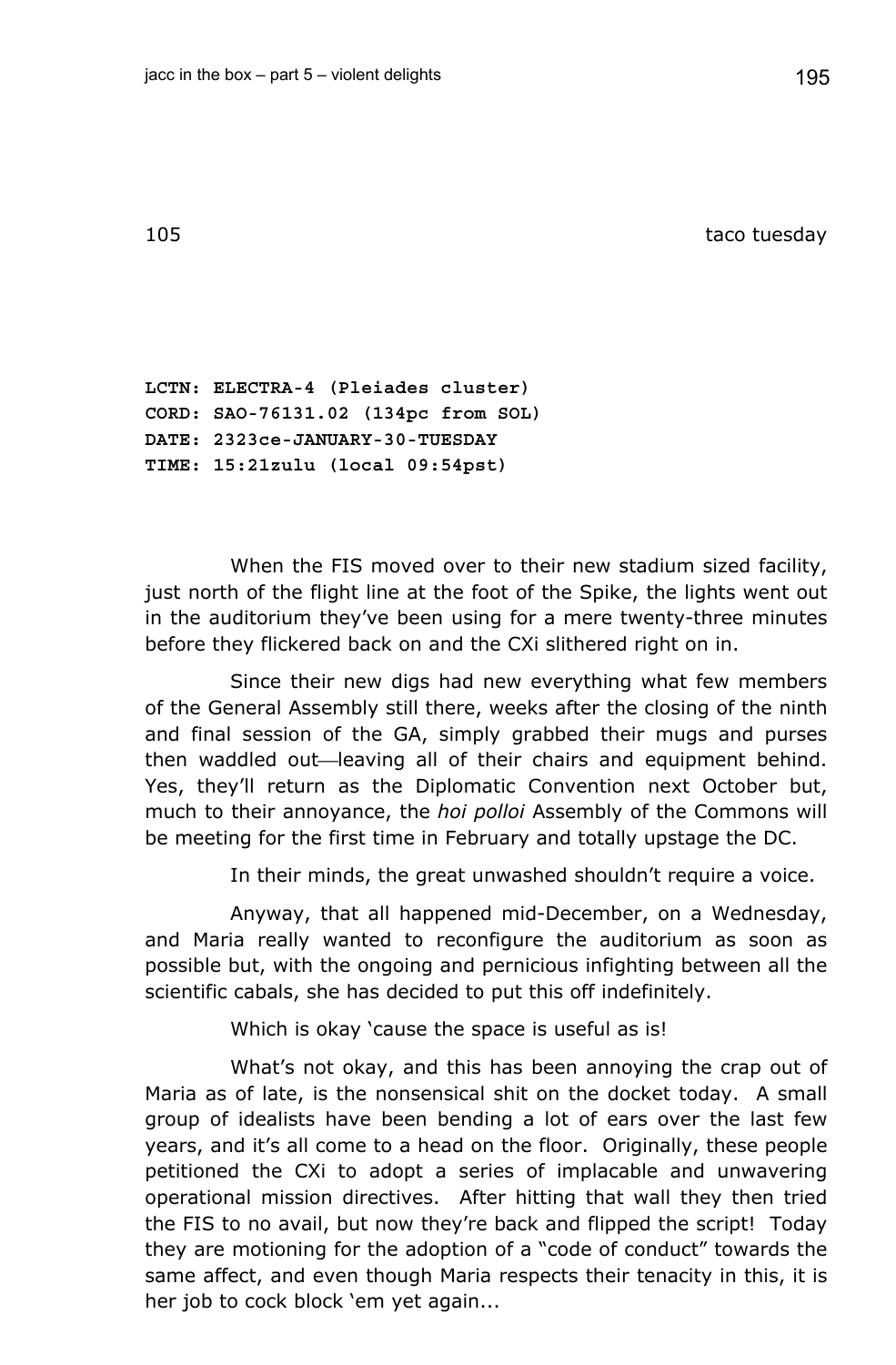Inside two hours she will kill this effort once and for all!

On the floor the sponsors just read the motion, and with the tally being counted, a vote to carry the motion to an adoption vote this very afternoon, Maria gestures for Lloyd Wyandotte to step up to the dais and do his job while saying to her assistant, "Vana, have Nickel order the hundred taco platter from *olá* for eleven-thirty. Make sure she requests the Maria Mix. They'll know what it is."

Vana asks, "The build your own?"

"Yup! Set up in my office."

At the lectern, Wyandotte clears his throat, "Hate to say it, but this is not a democracy, people. Here we've given you the forum and tools to formalize your efforts, to encourage you to work together so we can establish the processes and procedures when it comes to the science." He nods big, "And, I have to say you've done a bang up job, in spite of the pissing contest between the life sciences and, well, pretty much everyone else!" This gets him a laugh from the floor, where he adds, "In our eyes, you people have managed to do the impossible. You've established comprehensive protocols and a flexible batting order for the competing disciplines. So, for the most part, you have worked out your differences and we commend you for it."

His tone changes, "However, the issue on the floor today is administrative in nature and not science. We have allowed this effort to run its course with the idea that maybe we in admin can learn a thing or two by this exercise, and we have, but before we formulate our own opinion we would like to offer the sponsors of this motion to come to the exec floor and make your case with us directly. We'll be providing lunch, so if the eight sponsors are not there at eleven-thirty the issue will be tabled permanently if you are a no-show."

One of the sponsors, Candice Nehrer, raises her hand and when Wyandotte points to her, her voice pops up on the address system where she asks, ["Dies as in, like, forever dies?"]

"That's affirmative. As in never to be brought up again. This is your one and only shot at making your case. So, show up and don't pull your punches because we will not be pulling ours."

Candice looks at the others and nods, "Okay, we'll be there."

Wyandotte returns to the head table and plops down into the chair beside Maria, asking, "That okay with you, boss lady?"

Maria smiles big, "You are becoming one of us!"

"What, I'm becoming a prick like you guys?"

Stockmyer laughs, "No, management!"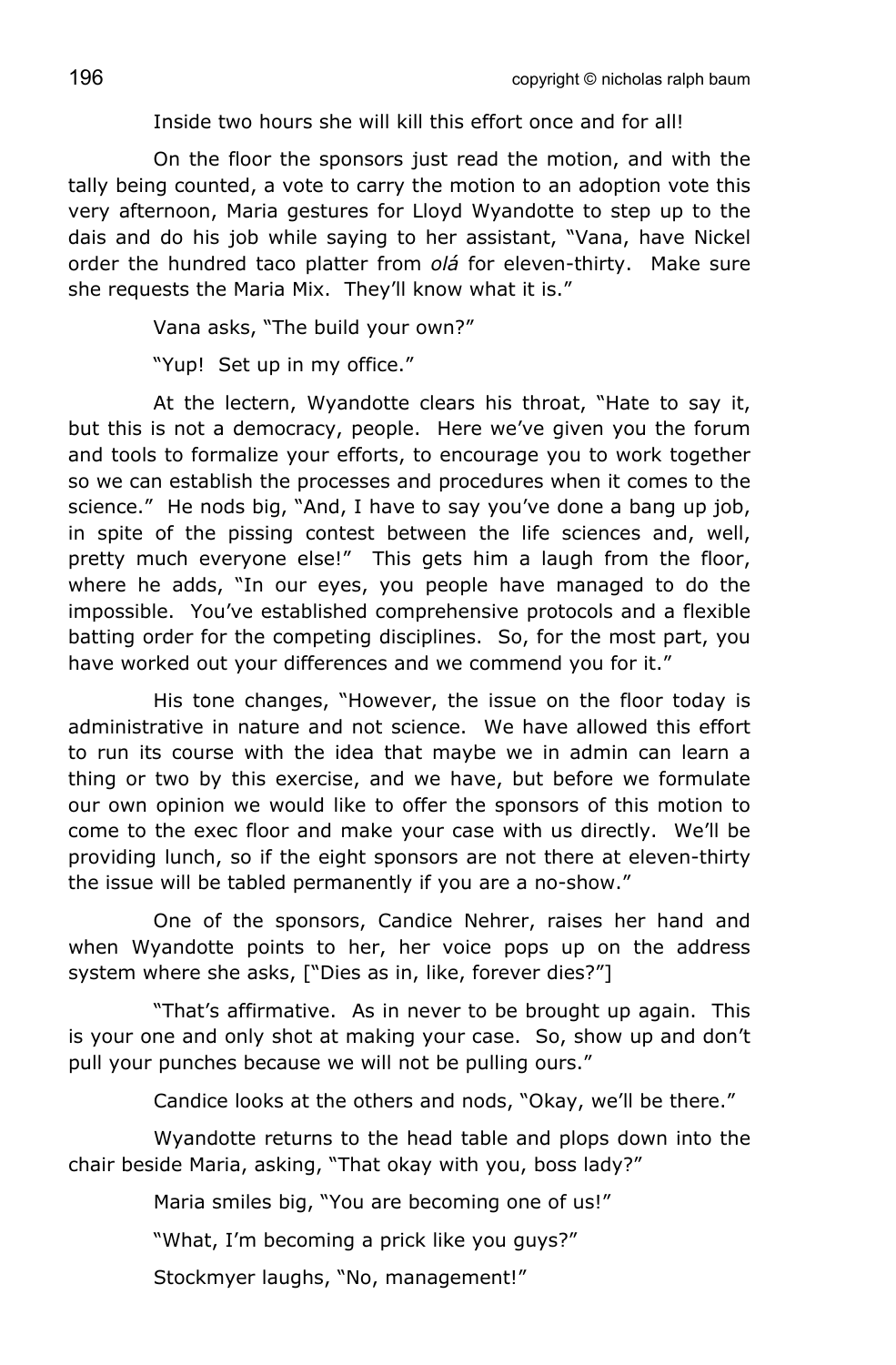With the speaker and parliamentarian exchanging pleasantries leading up to the next item on the dock, Wyandotte shakes his head, "I'm lookin' to see what you three do to Nehrer and Siino."

Dowds asks, "Does it have to be them?"

Maria shrugs and points out, "With the two new stations, I'm catchin' heat to put sciences at the exec level. He's in astronomy and sorta thinks like us. I never met her, but she's into...what, is it bugs?"

Wyandotte goes, "She's an entomological pain in my butt."

Dowds says, "You'll meet her at lunch, she's one of the eight. In fact, Nehrer is their ring leader!"

Maria perks up, "I didn't know that!"

"That was Nehrer talking, so when you gonna offer the job?"

"We'll smack 'em down over a taco then offer it to her today!"

Stockmyer adds, "She's the perfect counterbalance to Siino."

Dowds says, "They're at each other's throats half the time."

Maria nods, "Well, fuck me runnin', things are lookin' up!"

01010011-01010111-01000001-01001101-01000010-01001111

With Peter weaving through the *olá* staff as they are stepping out, having set up the self-serve taco platters beside her conference table, Maria gives Léon a little hug by the door, "Mercy, pear!"

Léon rolls his eyes and, "it is *merci, père!* Your annunciation *en français* is gawd awful anymore! *Pire que jamais!*"

Maria chuckles then, "I'm workin' on it!"

"It's hard to learn a language through osmosis, *ma poulette.*" He gives her a kiss and steps off saying, "If your dear mother can cuss me out in my tongue then so can you!"

Maria smiles, "*Oui, papa!*"

Léon wags a finger at her while laughing, "Proper inflection! There's hope for you yet?"

## "*Au revoir!*"

Maria hangs back as everybody else builds their taco plates, and as they all sit at the conference table, Maria is standing there and staring at the *olá* set up as Wyandotte opens with, "Candice, everyone, we happen to be on first name basis up here and I hope you're okay with that? So, for my edification, your goal is to restrict direct contact between us and any and all intelligent life we encounter-"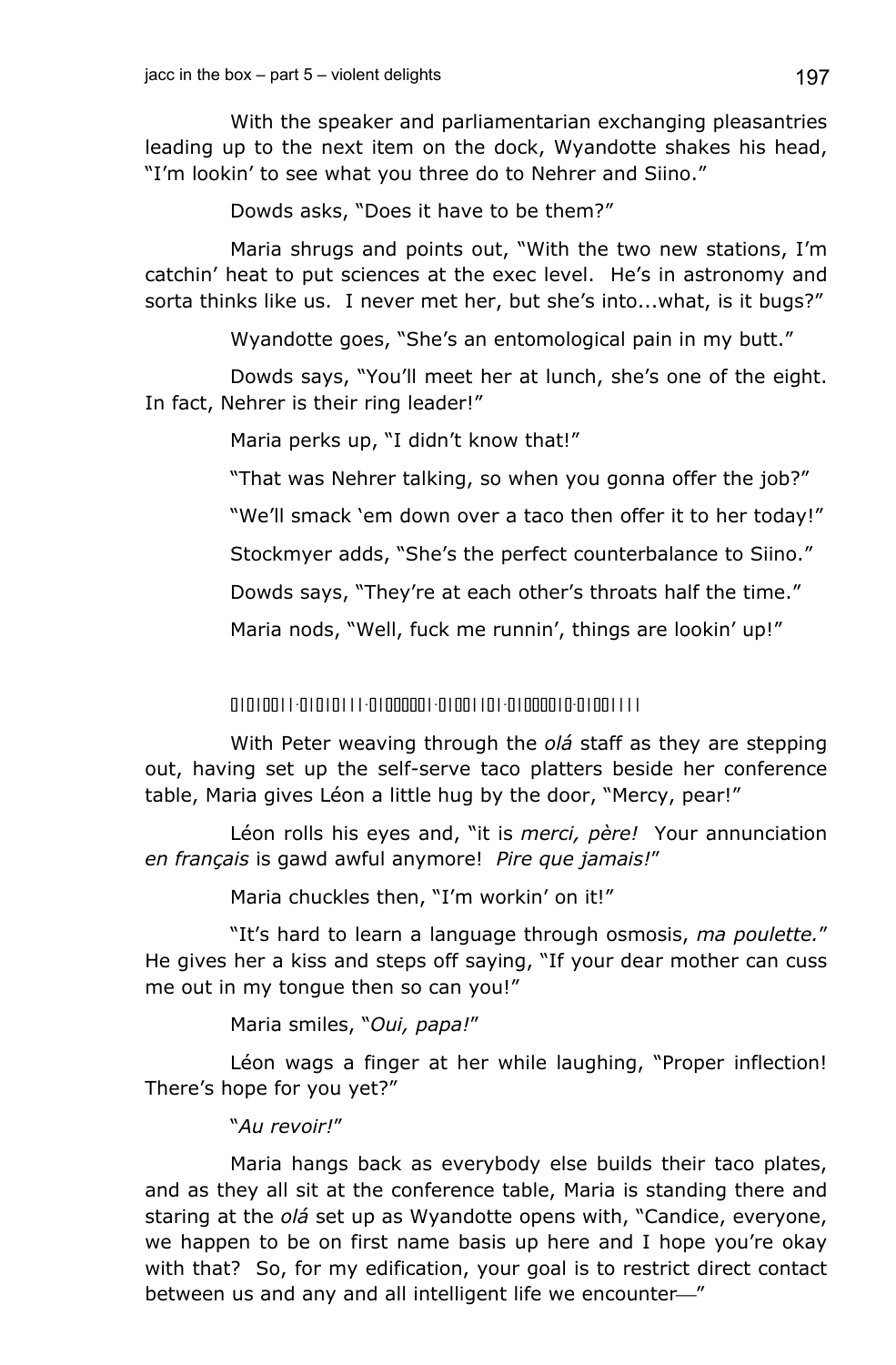Dowds whispers to him, "Technologically developing."

Wyandotte nods, "Yes, thank you! Technologically developing intelligent lifeforms we may encounter out there. That is, until they themselves create, what again, warp drive is it?"

Candice corrects him, "FTL drive."

Stockmyer throws out, "Warp is a term in common parlance."

Candice nods, "We're trying to distance ourselves from-"

Dowds cuts her off, "It's not working."

Wyandotte goes, "Trust me, there is no separating yourselves from the source of this policy you are championing."

Stockmyer smiles big, "Everybody can see it."

Dowds, looking at his taco, "Here's some push back. The CXi is not where *the humanities* should be allowed to gain a foothold and, me being a philosopher and all, and very serious about the importance of my craft, when I say it doesn't belong here I am not kidding!"

Candice shares with them, "We have the votes, Bill."

Stockmyer quietly says to her, "Ah, no ya don't."

She shrugs with confidence, "I beg to differ."

Maria nods, saying, "You know anything about meteorology, Candice? You ever hear of high and low pressure fronts, and how the high chases after the low tryin' its damnedest to balance shit out? You know, nature abhors a vacuum and all? From this you get a butt-load of turbulence as a result so, I have to ask, you feel that rumbling in your belly? Well, babe, that happens to be the pressure differential between what your mouth is sayin' and what your ass don't have." With Maria selecting the blue corn tortillas, she says, "Peter!"

Peter nods, and gives it up, "We've been coaching everyone you've approached to string you along. The idea was to see where this effort was coming from and, do you know what surprised us?"

Candice says, "We were doing this on our own."

"Yea, exactly! Weren't we surprised, but we had to be sure."

"I take it you were planning to humiliate us with the vote?"

"We were, but now we want you to withdraw the vote."

Candice's eyes drill through Peter, asking, "Why now?"

"We're not exactly unsympathetic to your goals."

Dowds is licking his fingers, having wolfed down his first taco, "Are your arguments for your code of conduct good ones? Why wasn't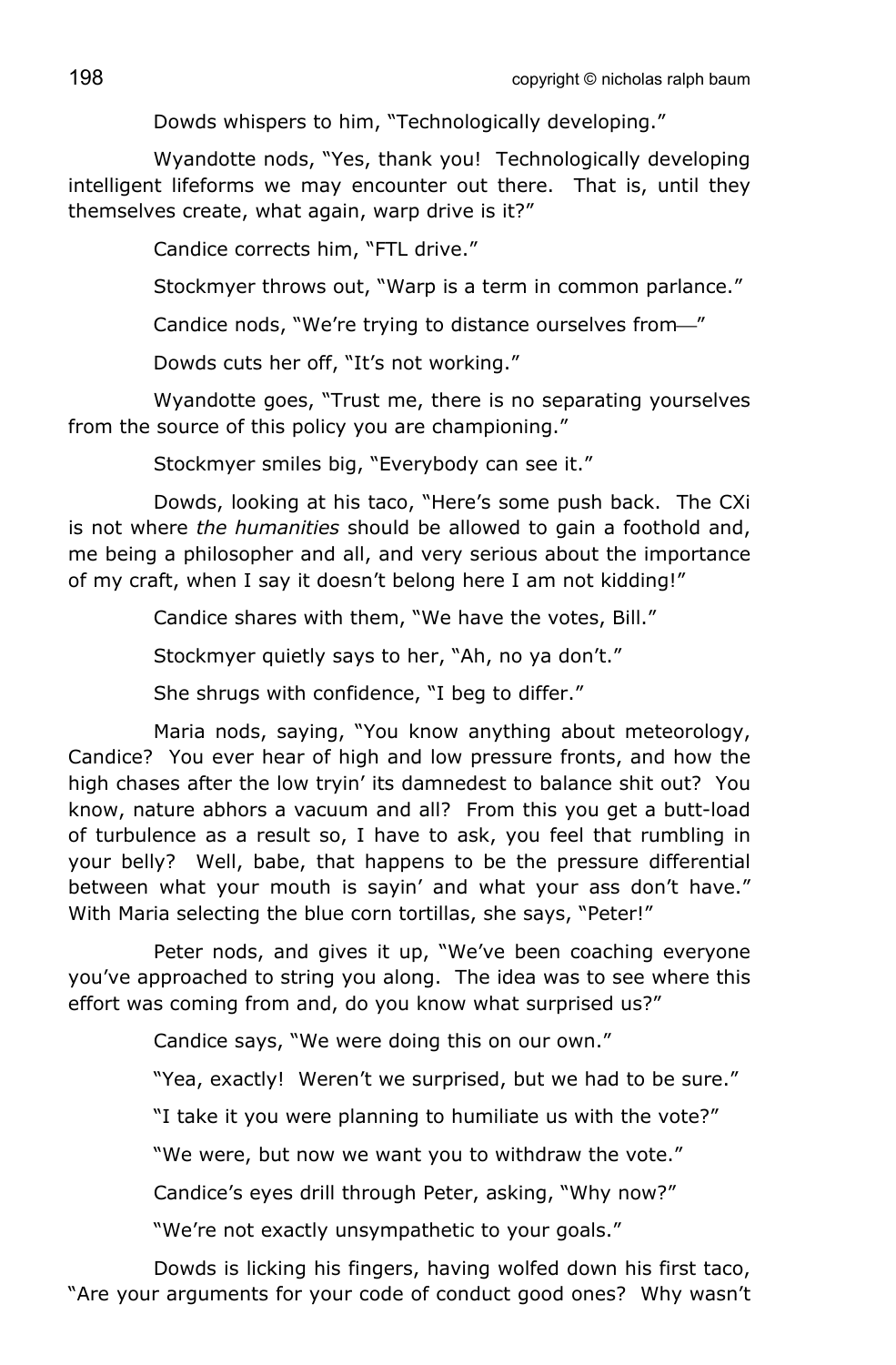your contact point set at the moment of developing jump over warp? Why not opt for flight itself? Then, when you think about it, maybe it should be nuclear power or weapons over warp drive to initiate said contact? Maybe those would be better options? Point being, FTL drive is entirely arbitrary for a, an' I'll go ahead and say it, prime directive."

Candice points out, "We're not using those terms, Bill."

Wyandotte goes, "Why not? It is what you're going for."

Stockmyer says, "It kinda leaves a toxic taste in the mouth."

With Maria adding the meats to her tacos, she speaks up with, "Me thinks the words you ran into were, what...not, and...binding?"

Candice looks at Maria and swallows hard—next to Peter she is the one person that everyone in the CXi is very wary of, "We don't quite understand why this has created such a stink."

"It's an interesting quandary we have here." Maria nods and gestures towards the *olá* platters, "Looking at the food from *olá* is like a time warp to when I was five. The odd thing is that most of the *olá* patrons believe that the veggie-taco filling is old hat, but they think that the picho is a nuevo dish created by my stepfather."

Candice wonders, "Mr Cadieux and your mom are—"

"Married, yes, and my girls think Léon is a blast and a half!" She continues building her tacos, "My mother is Cuban, but my father was a blend of Tex-Mex and Aztec. Specifically, the Nahuatl, and those people sure do love their turkey! The picho on this platter is from a thousand year old recipe that my mother trans-morphed into her own thang. She actually injects a salted pork tallow into the meat before roasting and, after a two-hour rest she refrigerates it overnight and deconstructs the bird the next day. Taste it and you'll see that it is the most scrumptious and juiciest damn turkey you could ever imagine sinking your teeth in!" Maria turns to Candice, "You try it yet?"

Her face scrunches up, "I didn't know what picho was."

"It's Taco Tuesday, want me to make you one?" With Candice nodding, *yes*, Maria pulls up a blue corn tortilla and throws in the picho and vegetable mix while saying, "Now, this veggie-mix came after my father died. My mother couldn't upgrade to the CLaW, being an illegal, so she concocted this from her garden and kept me and my sister fed. She could only budget for one turkey a month, and that she had to stretch out as far as she could, but Ophilia became somewhat of a famous chef locally by cooking for our neighbors and catering on the side. Sneaking meat from those side jobs kept protein in our bellies." She holds up the taco and asks, "Cheese and salsa?"

Candice blinks, "Aaaah, feta an' the verde."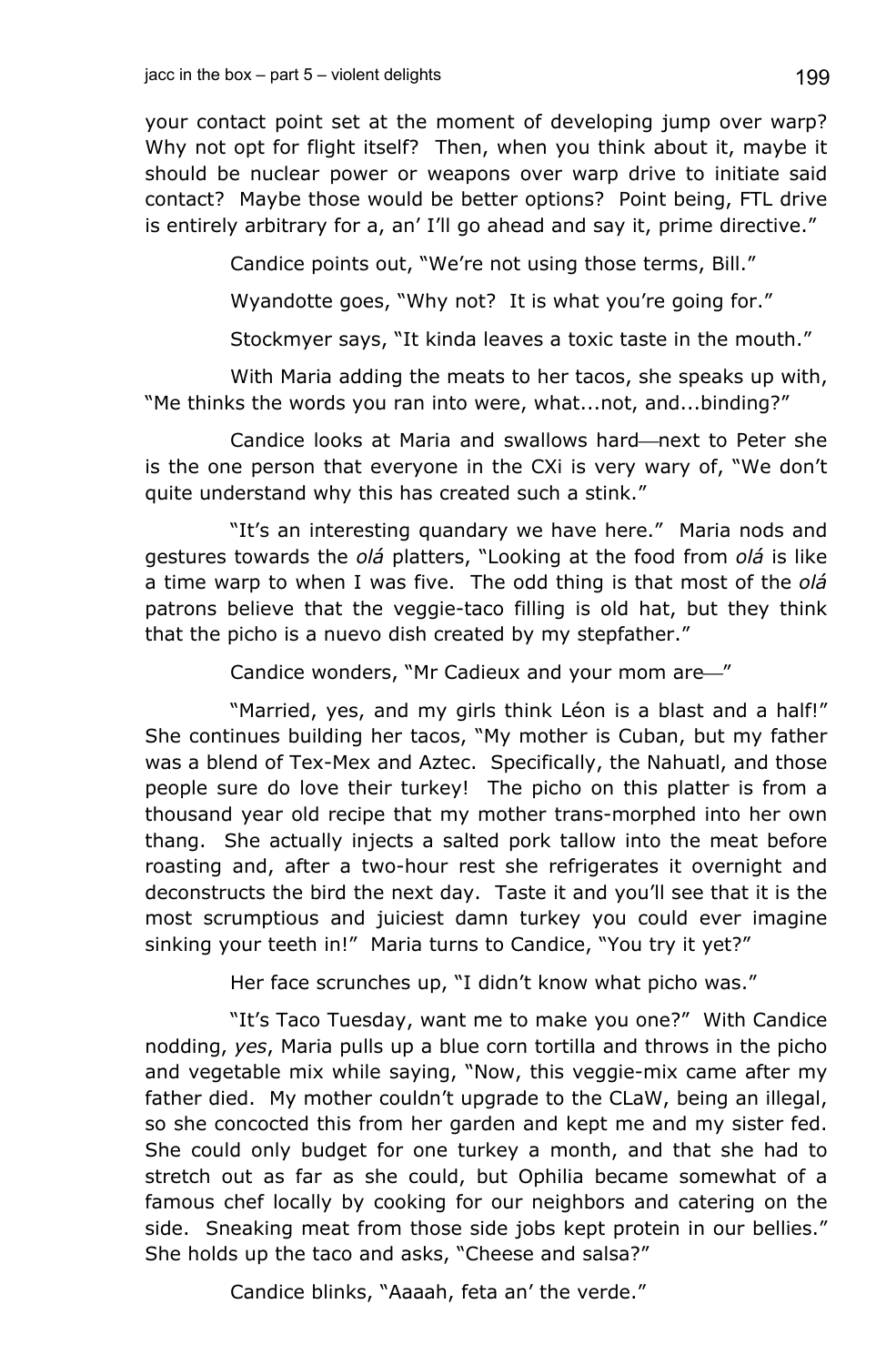Surprised, Maria nods, "Good choices!"

With Maria adding those items and handing it to her, Candice wonders, "I'm curious, and not to be an ass, but why tell me the story of the culinary exploits of your mother?"

Maria reaches for her own plate while saying, "Well, I had a point to get to, but I think maybe we should just cut to the chase." Now sitting across from Candice, Maria takes a bite of her machaca taco and declare, "For you to say what you just did took a lot of nerve, Candice. That's the sort of backbone I can use around here!"

Candice recoils slightly, "Hu?"

Maria gestures towards Wyandotte, Dowds and Stockmyer, "See, these guys got saddled with your issues and, for the most part, I'm off the hook there! My focus is on Service Division and Militia affairs, and rarely do I ever have to deal with the science side of the house, but the last six weeks I've been snookered into dicking around with your shit, and you know what the issue *de jour* 'as been?"

Candice shakes her head, "I'm curious?"

"Mascots! Fucking mascots, can you believe it?" She thumbs over her shoulder, "John, here, sucks me into this problem because everybody wants to have a mascot for the whole of the CXi, and everybody still wants to keep their own mascot. Then, to spice things up, everybody is pushing for their mascot to be *the* mascot!"

Candice huffs a laugh, "Yea, I've been watching the polls."

"Ya get it, hu! The one condition I made was that they had to be in the public domain, and still we had over eighty mascots in the running. Astronomy glommed onto a double-A baseball mascot called Sprocket, and he's cool. The life sciences submitted some green-eared thing in a floating egg called Groku, or...Grogu was it? Then we have Sandy Cheeks offered up by the oceanography geeks and, honestly, she's my personal fave, but after twenty votes one bubbled up to the top. We'll announce it this afternoon but might as well tell you guys since you're here...it's a god-damned flying Pop Tart with a cat's head and rainbow spooling out of its ass to a J-pop spaz attack!"

The big guy sitting next to Candice goes, "Nyan Cat!"

"Yea, that's the one! And, before I could blow my top I hear that the Service Divisions got it's evil twin. A flying toaster waffle with a black cat's head and the skulls of its victims spiraling around it."

Candice smiles with, "I bet ya, you warmed up to that one!"

"Yea, sure, but we're back to square one. We needed some character to use so we can convey safety messages and shit, so now it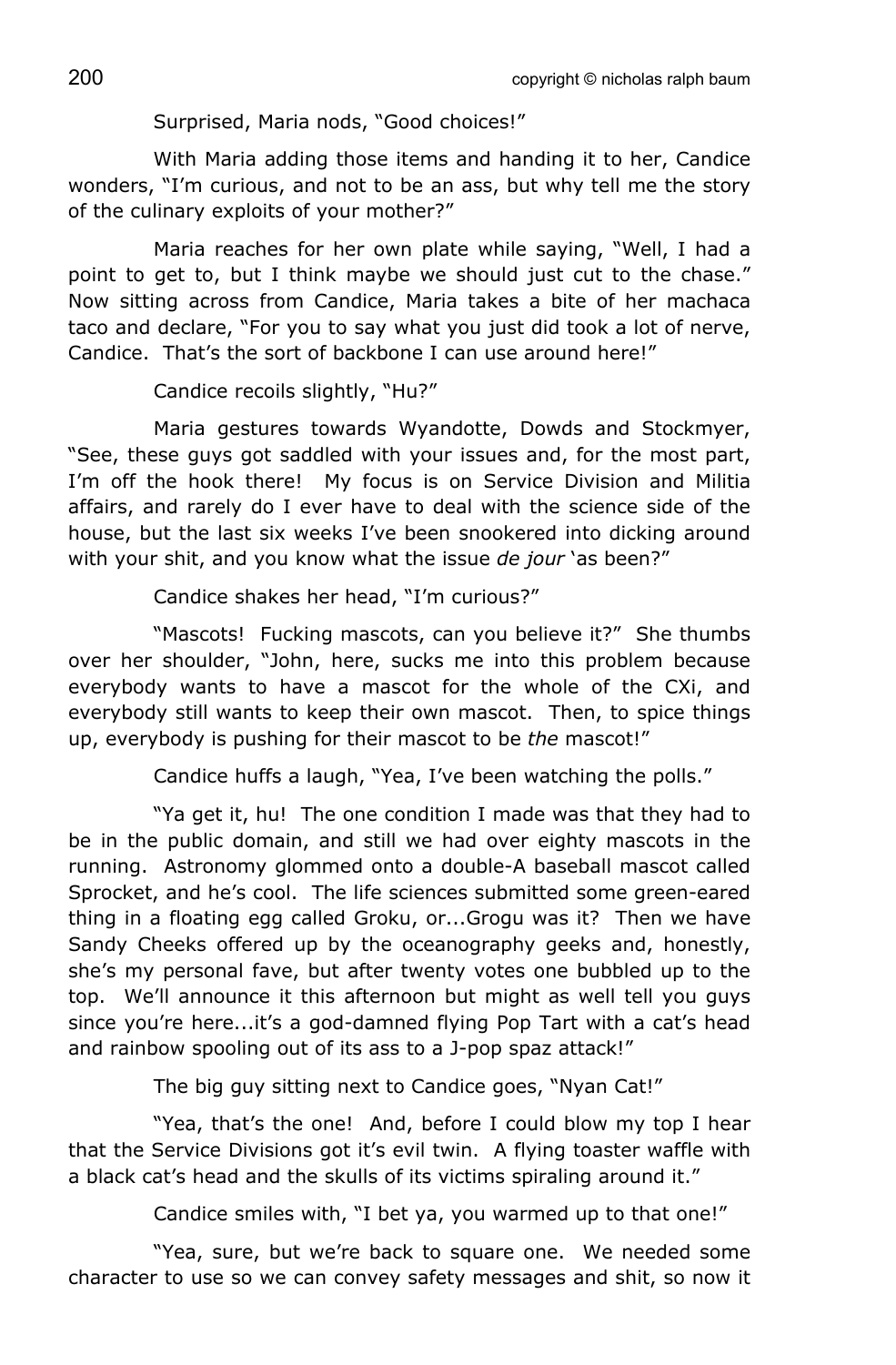looks like we're gonna crowbar Rocket Raccoon into that job because it's the Service Militia mascot and they're on every station as well as all the Trung platforms driven by the Service Divisions."

"So, this effort was a dumb-ass effort?"

Maria cringes, "Do ya have to ask?"

Candice nods, "Okay, how 'bout cutting to that chase?"

Maria nods in return, "This humanities motherfuckery you've been beating to death, it ends here and now...because?"

Candice realizes that, "It's not binding?"

"Yea buddy, an' on so many levels."

"The United Nations adopted it!"

"Sure, under the UNDRIP declaration, but it's not binding."

"Didn't UNOOSA ratify it?"

"You can't get more 'non-binding' than UNOOSA, and as for the COPUOS, that is Committee on the Peaceful Uses of Outer Space, well, they got a hard on for the CXi but everything they do is?"

Candice deadpans, "Not binding."

"You kinda clued in now? See, without the ability for you to put the Steel Annex and the Service Divisions under your thumb, this Code of Conduct thing ain't goin' nowhere. Come on, give it a try!" She motions for Candice to take a bite of the taco as she continues, "What you don't know is that the Service Divisions are operating under contract, and those contracts have clauses that specifically precludes and blocks what you're doing, and for them those stipulations were not negotiable. Because those provisions exist we have a CXi."

"Damn this is good!" Candice smacks her lips then suggests, "How about we adopt it for ourselves? Would that be a problem?"

"Kinda? Look, my side of the house is going to do everything they can to protect their people and what they're taxiing you around in. Their job is all about force projection, kicking ass and takin' names, and that's only if it's necessary! If ya'll in the science side of the house get in a jam then they may stick their willy into your sitch regardless of what rules you live by. The SDs, id est the Service Divisions, have the prerogative, at-will, to fix shit that needs fixin' an' they'll fix it how they see fit, and I do not get a say how they go about it."

"Aren't they held to Admiralty Law out there?"

"To a point, but we're entering unknown territory. I have only two rules from the Annex for the SDs to live by. First is *don't fuck up*, an' when shit happens, because it does, the second is *don't cover up*.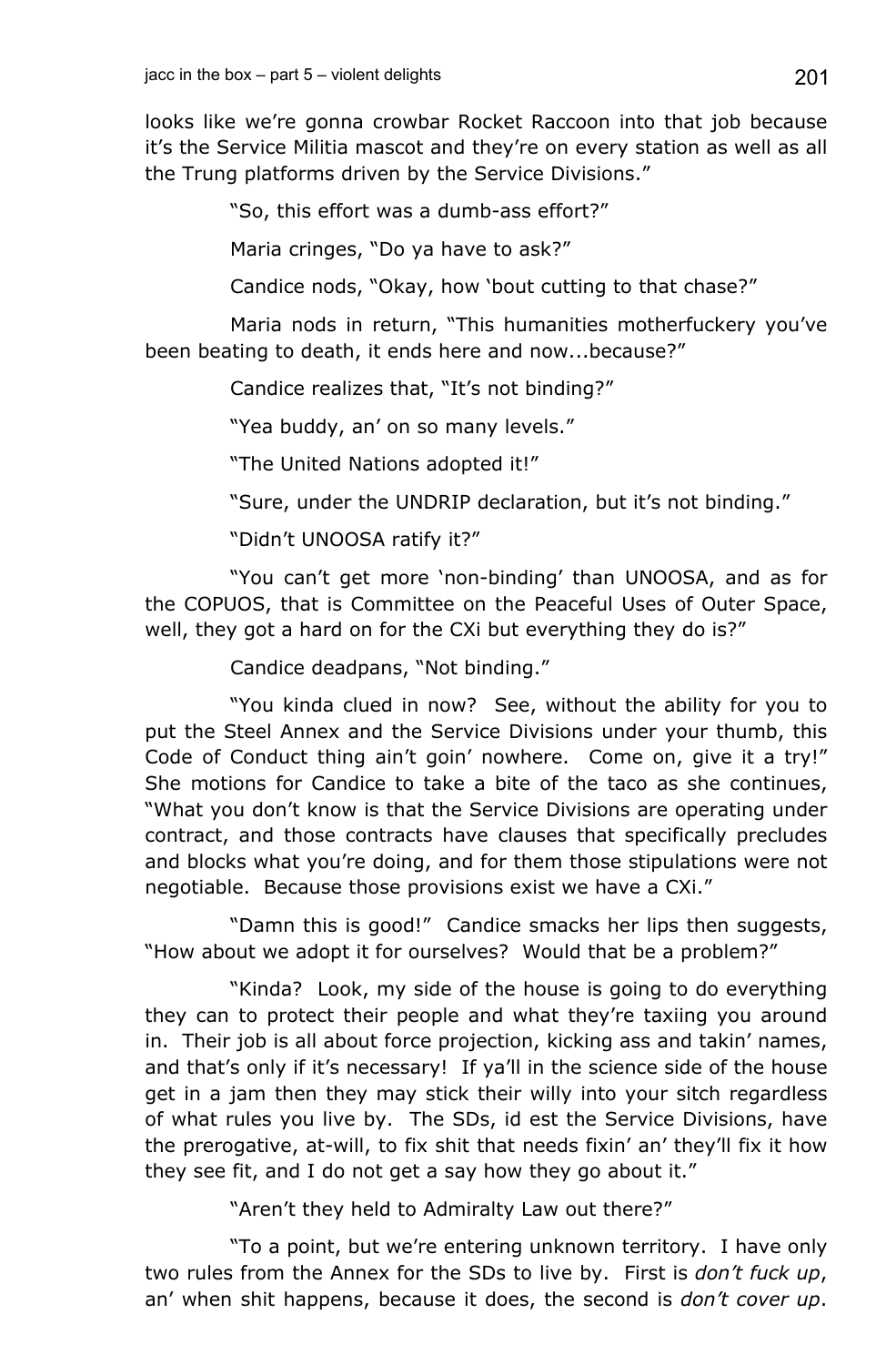Yea, we'll be reviewing and critique their efforts, after the fact, but be assured it'll only be after the fact."

"I don't think that's enough."

"I'm not gonna tie their hands."

"Isn't the Service Militia supposed to be guarding the S3?"

"Yup, but the PMC guys work for me! The SDs are gonna come get 'em out of a pickle regardless of what you may want."

"That's also expressly stated under contract, right?"

Maria shakes her head, saying, "Ya have to ask?"

Candice looks to Peter and nods towards Maria, "Pete, from what I'm hearin' this doesn't sound at all sympathetic!"

Maria throws out, "Candice, if I may, and more likely than not what I'm about ta say will probably confuse the shit outta ya, but the more I think about what you're tryin' to do, the more I see merit in it."

She stares at Maria and goes, "Seriously, why? Is it because that was how the Nefer Key approached us when they did?"

Maria breaths and, "That's a false narrative."

Her people look at each other, and one of them dares to ask, "So, then the rumors goin' around are true?"

"How many tall tales makin' the rounds now, ten-twelve?" Maria shrugs then, "I ain't sayin' shit but one of 'em is the truth."

Another lady asks, "I hear that the Nefer Key has abducted large numbers of our males and use them as sex slaves. Is that true?"

Wide eyed, Maria goes, "It's not slavery if you wanna do it!"

Candice scowls, stating matter of factly, "I don't believe that! Nobody would ever volunteer to do that. I mean, nobody."

"Nobody?" Maria gestures to the big guy next to Candice, "Reginald, right?" He nods yes, so she asks, "Let me ask ya, Reggie, let's go back more than a few centuries, to a world full of violence and bloodshed. You know, warfare, starvation and oodles of horrific death, follow? Let's say something bad happens to you like, in a battle, and these little gray beings whisk you away and patch you up. They then say to you, 'We can take ya back where you came from or...you can come to our worlds! All the food and drink you could ever want, and no fighting, but all ya gotta do in return is to boink our women and put a smile on their faces.' An endless parade of horny little gray hotties, and they are! So, Reggie, what say you?"

His eyes look both ways before he says, "I can't answer that."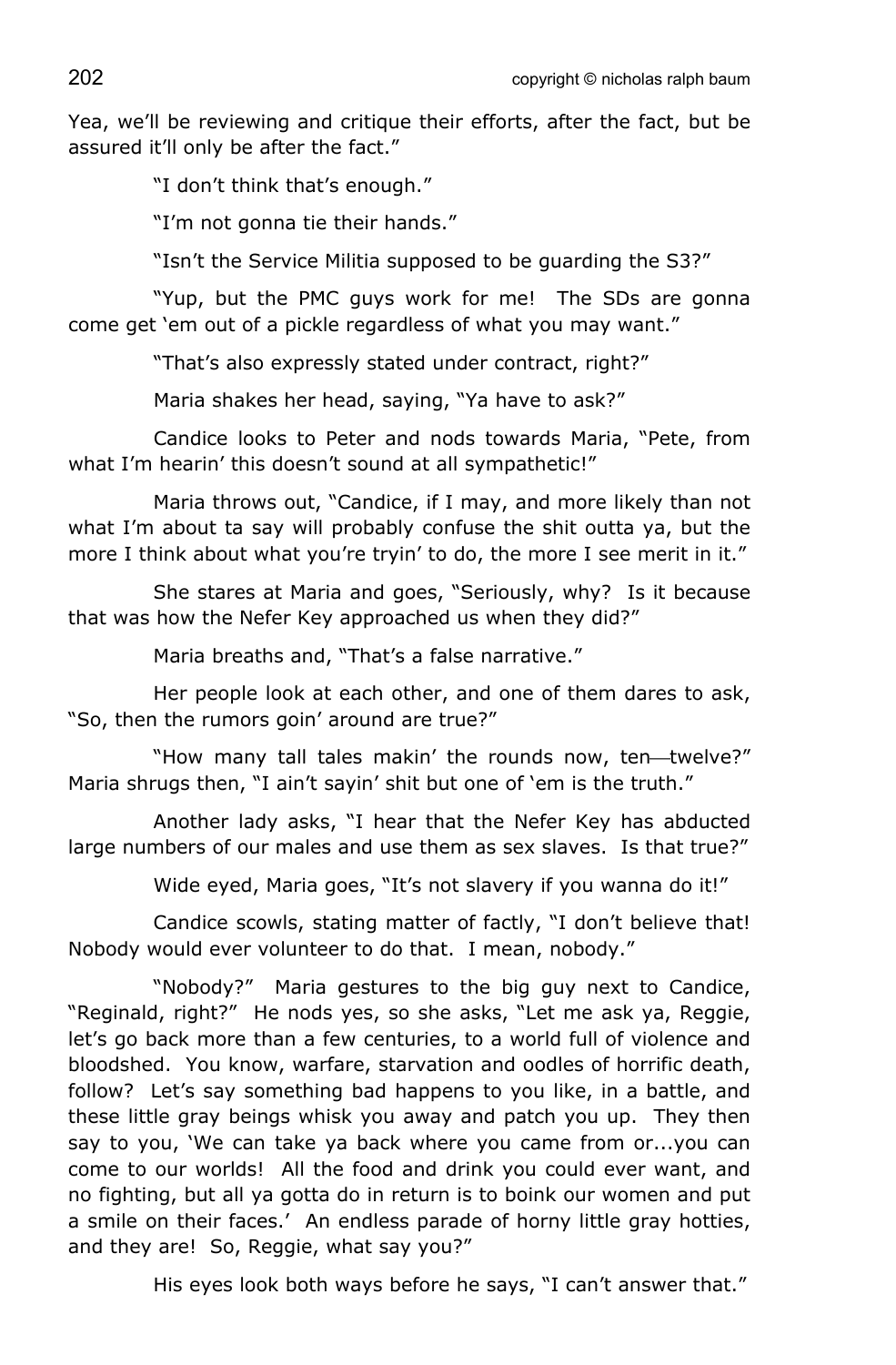Maria leans in towards him, "Ya just did." As some of the ladies on their side give Reginald a dirty look, Maria sits back and says to Candice, "Imagine what you could learn up here working for me."

With suspicion, Candice asks, "You offering me a job?"

"I got two new Titus Stations that need leaders."

"Vincent Siino was announced this morning."

"Yea, that means I've got one open slot."

Candice recoils in disbelief, "For me?"

Maria shrugs, "Sure, why not?"

"Tell me why, or get bent."

Maria nods with tight lips, "Okay, we've noticed you always rootin' for the underdog. You brought in some boutique sciences that we didn't realize we needed and, well, you were right to push hard for 'em." She then thumbs towards her three execs with, "Then there was the wrench you threw into their gears. The Campfire Survey?"

Candice corrects her, "Infrastructure Survey."

Maria huffs a laugh, "Yea, whatever."

"I had time on my hands."

"You know, the big dog sciences spent an entire year fighting over the approach criteria for a life bearing planet, and here you came along to up-fuck their world."

"Wasn't I right?"

Nodding, *yes*, Maria breaths deep and, "Not to sound cliché, Candice, but you think outside the box, you go to bat for others, and when there is push back you don't take it personally."

Candice asks, "Aren't we supposed to be adults around here?"

"Ya think, but..." Maria shrugs, "You'd be one of the few."

"Okay, I'll take the job if you answer one question."

"Fair enough, spit it out!"

"The Mandala Report...was that thing released to create fear and push-back against non-interference like our Code of Conduct?"

Maris grins, "Why, yes...yes, it was."

"So it was all bullshit all along."

"No, that report is real."

"You denied it!"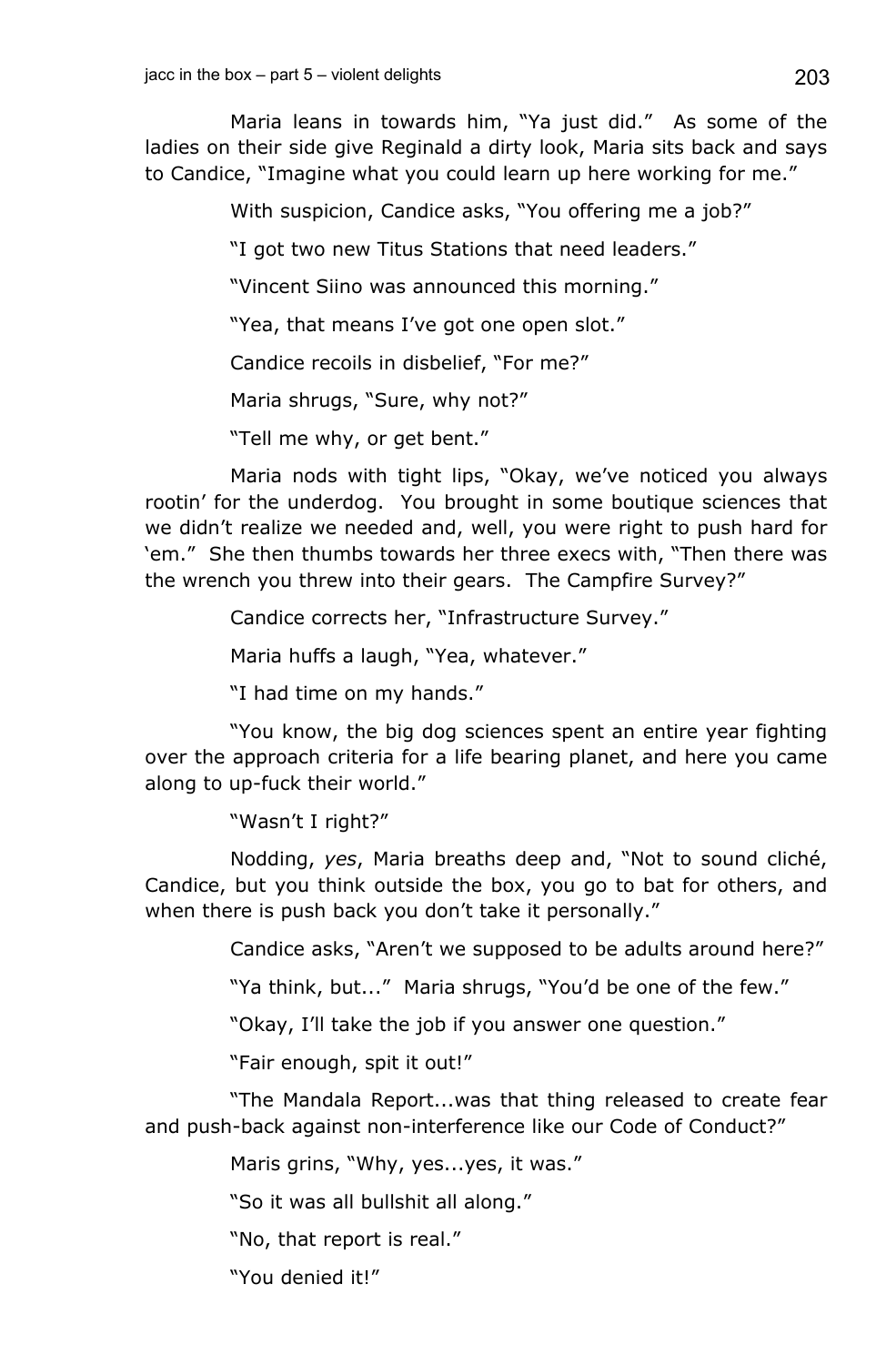"Exactly!"

"Why?"

Maria looks at her seven compatriots and asks, "Is everybody gonna shut the fuck up?" As they nod, *yes*, she pulls up a holographic screen and touches a red button, and with an almost inaudible buzzing sound in their ears, Maria says, "That, my peeps, happens to be the *Cone of Silence* I just kicked on. Your neuronet-POV audio and video capture is now scrambled and useless to you."

With Scott and Jacob stepping into Maria's office, Reggie leans in towards Candice to quietly say, "Dis gon be gud."

Maria goes, "Do you guys actually believe that the Nefer Key approached us four years ago—and now we're sittin' around holdin' hands, knobbing each other off and singing Kumbaya?"

Candice smiles, "That didn't pass the smell test."

"You'd be right." Maria smiles back as she motions for Jacob and Scott towards the *olá* platters, "See, Mandala was a United Nations study all to support your 'prime directive' nonsense, but it ended up destroying their everything—and everybody dropped this effort like a hot potato. So, from the modeling, we had a one in three chance of going to war with the Grays because of *how* they approached us. An implied threat is still a threat irregardless of how benevolent and altruistic they think their intentions may be."

Candice says, "We dodged that bullet."

Maria's eyebrows frown, "I beg to differ."

"Was Betelgeuse our response?" With a smile Maria shrugs big, so Candice goes, "I get it, think of what I could learn up here."

"When we got ahold of the model, and stripped out the bias, the results were shockingly worse than before." Maria points towards Candice and goes, "What I thought was interesting, and you might too, was that monolithic, one-world governments and cultures, had about an eighty percent chance of going to war where a multi-cultural world with a bazillion countries, like our Earth, fared so much better."

Candice nods repeatedly, "So, why we have all the Trungs with all those divisions out there is all about force projection, right?"

"Let me put it this way, Mandala made the CXi an easy sell." Maria sits back with a relaxed, "If you work for me this'll be a side job I'll throw in your court. And as for the Code of Conduct, I suggest that you continue to work on it and think of it in terms of..." Maria sweeps her hands overhead in a rainbow arc while saying, "Guidelines!"

"You want me to think of every possible approach?"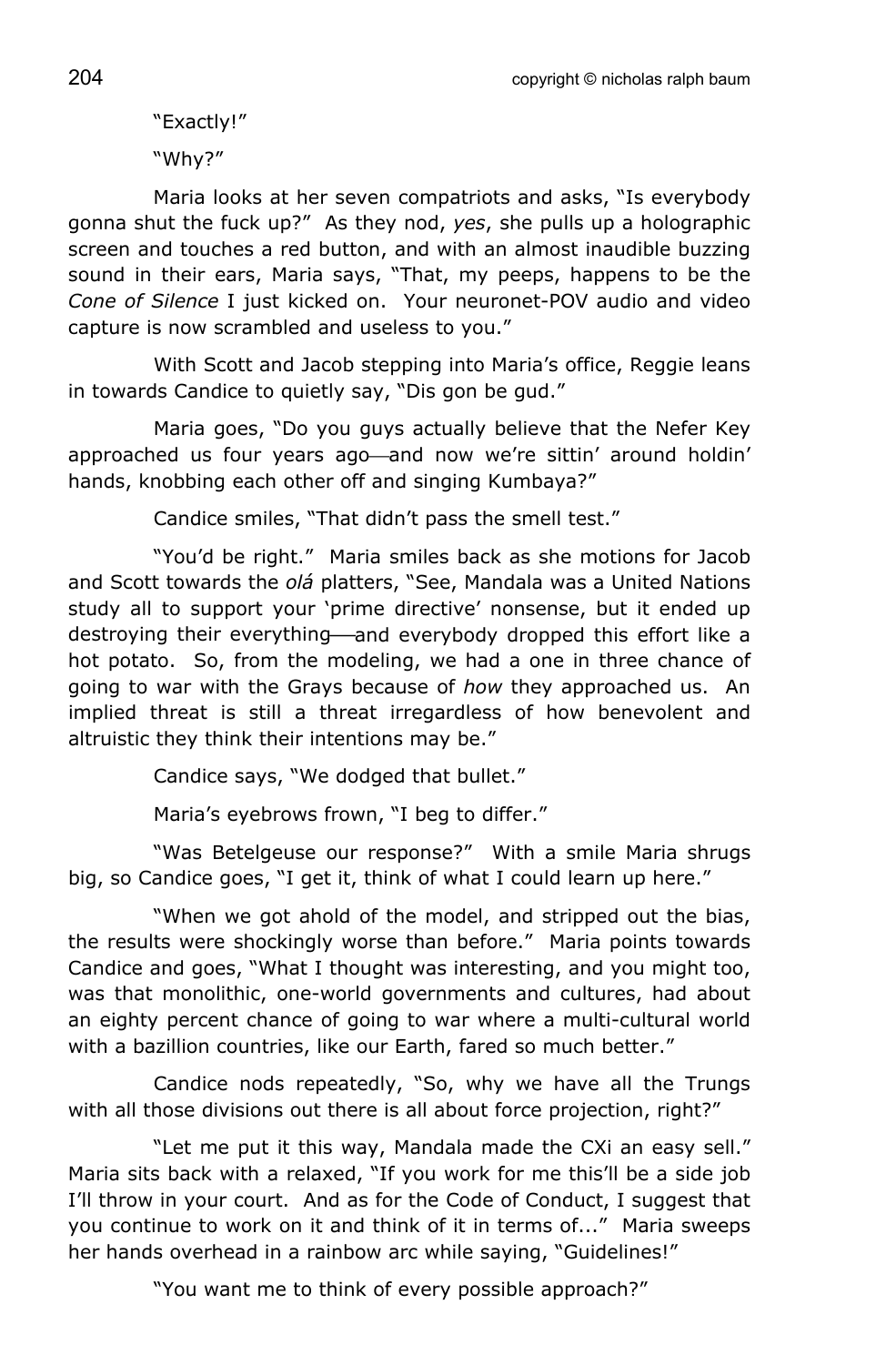"For every possible world and peoples you can dream of, yea! As a heads up I'll push back on language that has words like shall, will and must, ya follow? The end product has to bend and flex, and per the Gray List we got time enough to get this done."

"I'm curious, who has access to that data?"

"Only the exec wing, we're it. On each of the Trung's it will be the Division Commander and Field Marshal who has access and, just so you know, SA Planning owns the data set."

"Planning? What are they doing with it?"

Maria chuckles, "Waddya think, wargames!"

Candice admits, "That was a dumb-ass question."

"You asked it, Candice!" As she rolls her eyes, Maria goes on to say, "For the CXi, the real value of that data set is as a tool to evaluate our methodologies and to catch mistakes in the field."

"That's been the talk around town but, after what I've learned about the Nefer Key, I seriously doubt if we'll be missing anything."

"That also happens to be the talk around the exec wing!" Maria, having nodded in agreement with her, now adds, "There will be a first contact comin' up soon, but it's far enough of a ways off for you to figure this out and show us the way! The long and short of it is, going forward, and you may not like this, but we're forced to approach all first contacts from the position of overwhelming dominance. How we tap 'em on the shoulder, and how we go about developing trust enough to bring them into the FIS, it's now in your hands! That is, if you decide to work for me. I can't think of a more important task at hand, and I can't find a person better suited to run with it."

"Can I bring some people with me?"

"Yes, but limit it to two."

"Janis an' Reggie."

"They're acceptable."

"You already checked them out?"

"Yea, and they know the meaning of STF-and-U!" Maria picks up a taco, then drops the cold thing back onto per plate, "Candice, to give you a heads up, to do this job you'll be the only science guy in the CXi with access to the Steel Annex's, Delphi system."

Candice then pointedly asks, "Alter of Chains, the rumors are makin' the rounds but...does access to Delphi come with that?"

Maria sighs, then, "There's a lot of talk out there, an' I can't contain the rumors and mindless chatter about a subroutine on Delphi.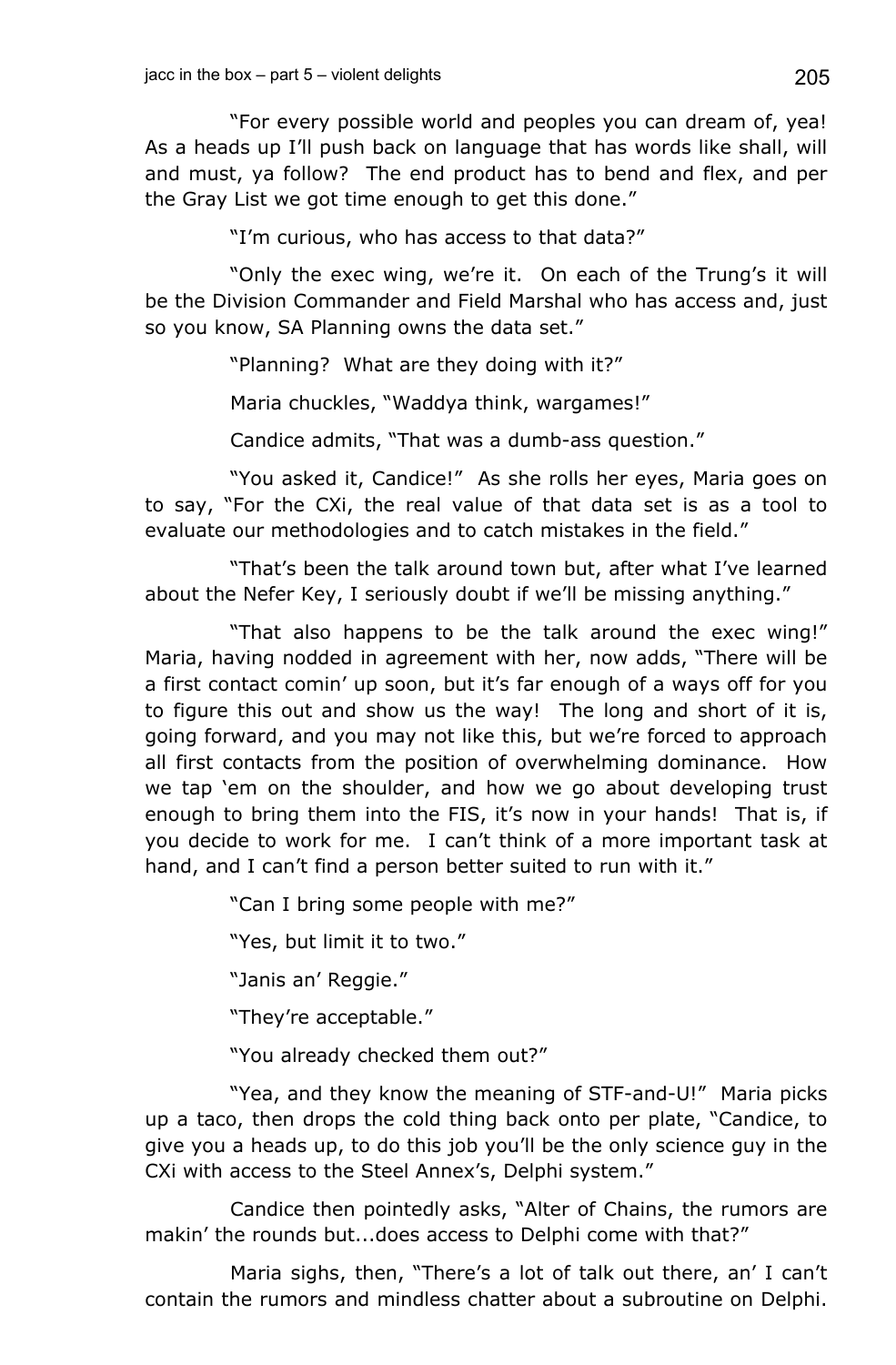Just be aware, and this means listen up Reggie and Janis, loose lips can be a fatal malady up on the exec wing, get me?" Then to Candice, "If you need access to the Alter...well, it will come for you."

Candice realizes, "Just don't ask for it."

As Jacob and Scott take a seat at the end of the conference table with their plates, Maria looks over the eight, "Everyone, I hate to cut this short but I gotta meet with these guys, so whenever Candice has something to look at on this project I want all of us here to meet on it and knock it around. Cool beans?"

"You mean we'll be able to talk freely, right?"

"The process is called a Murder Board."

"Looking for glitches an' stuff?"

"Yup! Whatever it takes to make things work, an' you'll love the process." Maria already has the holographic screen up and right as she touches the red button, with the inaudible buzzing sensation fading out, she goes, "We got a ton of food here so how 'bout you guys make a plate on the way out? After this next meeting I'll be opening it up to the floor so, please, have at it!"

Reggie nods towards the platters, "This happens a lot?"

Maria smiles, "You're gonna love it up here, Reggie, an' I'm gonna give you so much shit for the privilege!"

Reggie laughs, "Bring it on!"

With the others making a taco to go, and Reggie building a plate, Candice dares to ask Maria, "M'curious why were you beating around the bush with all the story-time detours?"

Maria snorts, "Oh that! That's so I wouldn't sound like a ball busting cunt like everyone says I am! I wanted you to take the job."

"What about your mother, we got time to finish that?"

"You takin' the job a done-deal?" With Candice nodding, *yes*, Maria says, "How 'bout you show up around six so I can treat you to Tabula Pasta, but before you take off...go peak behind my desk, in the credenza. That's where the story ends."

Candice takes a look and returns in jaw-dropping amazement, "Am I seeing things? There's five water jugs full of coins!"

"Sorted by two penny, one nickel, one dime and one quarter! At one time there were eight, five-gallon bottles but my sister and I gave three of 'em to my Aunt Dolphi, an' that's how the Herrero's got into the automobile market! With those in hand they did a bunch of coin-for-car trades when the coin market was stupidly high and the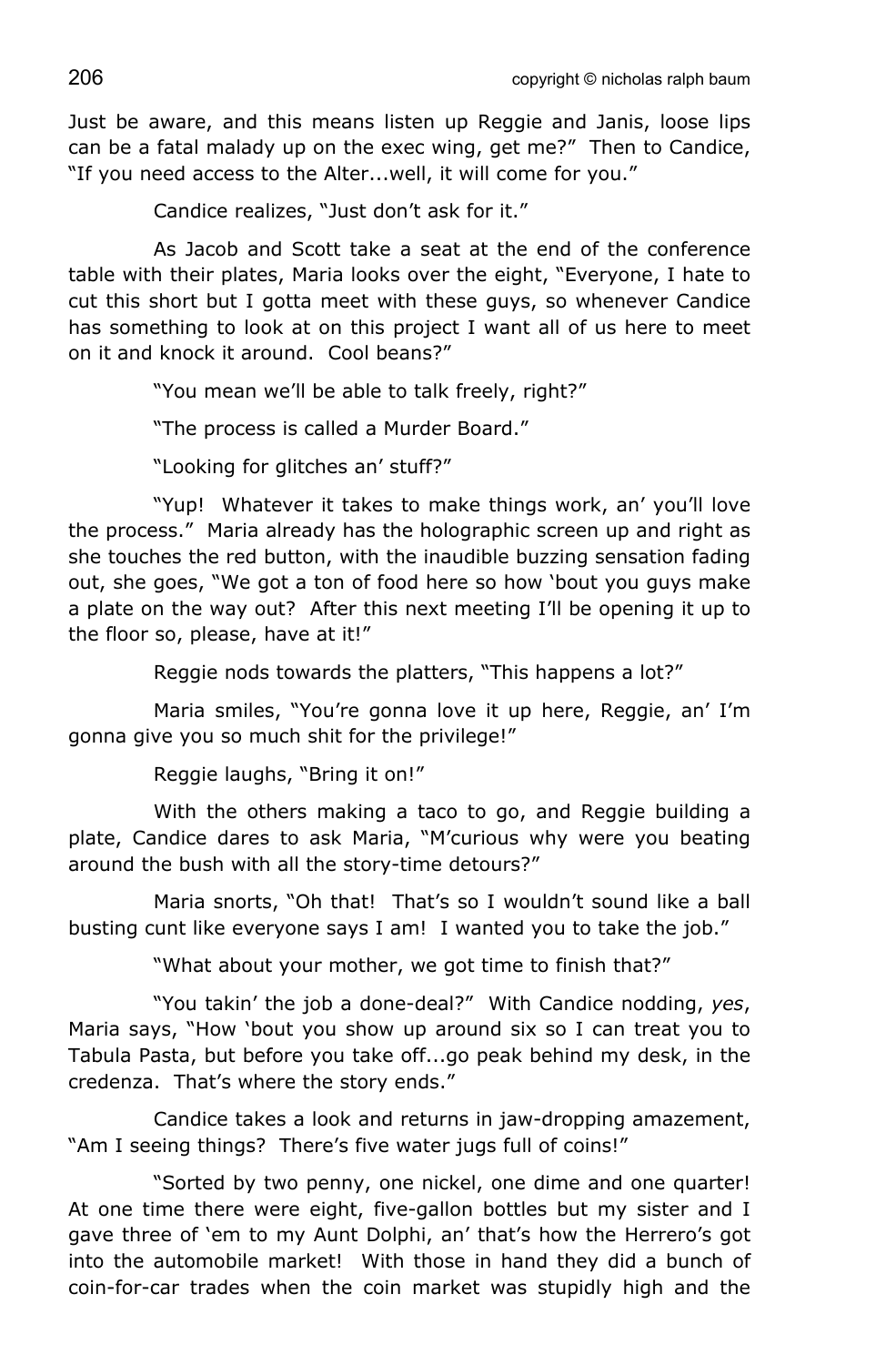auto market had pancaked into the dirt."

Jacob says to Maria, "We got the time."

Scott agrees, "Yea, I want to hear this."

"Okay." Maria says to Candice, "When *mi padre* died my little sister, Syleste and I inherited them. They came from my grandmother who got them from her grandfather who collected them. Anyway, my grandmother was getting on in years so, to help her out we moved into her house in Lincoln Heights. *Mi nana* had what my mother and father called a hording room-that was crammed full of all kinds of useless shit, so we never went in there. Now with her gone, and my father being killed shortly after her death, that following summer my mother had no money and the garden was still three weeks out so, needing to feed us, she all of a sudden remembered her mother-in-law talking about jars of coins. So, feelin' kinda desperate, Ophilia dove into the hording room and wasn't my mother shocked to stumble onto eight, five-gallon bottles filled with coins!"

Scott asks, "Those the bottles in your credenza?"

"Yup, that be them!" Maria looks back to Candice, "So, from an unsorted bottle, she took a handful of mixed change and we went to her wholesale butcher. She puts a single nickel on the counter and asks 'What will that get me?' My mother had no idea what they were worth, but the guy comes back and gives her a thirty-pound bird, four jars of pork tallow, and ten-pounds of skirt steak."

Candice asks, "How many cars did your aunt buy with them?"

"I think just under a hundred? Those coins she got from us were worth millions. See, they just set up a machine shop in Arizona, an' the commute from Havana meant they stretched their budgetary rubber band way-way too far. That spare change turned their world around." Maria then laughs, "Then came their reality show, which is moronically-fucking stupid, but it has been great for business!"

Maria closes out by saying, "So, with this Code of Conduct, I'm hoping that you'll be able to morph it into something useful, and maybe you'll be the one to take the reins and make that first contact for us so we can avoid a...oh, I dunno, maybe a war?"

Candice nods, "That would be nice."

Maria smiles at her, "Wouldn't it?"

"Wait a minute, you want *me* to make contact!"

Maria points to herself, "You want me talking to 'em?"

Candice almost laughs, "You do have colorful language skills."

"Fifty years in the military and twenty on the streets of LA will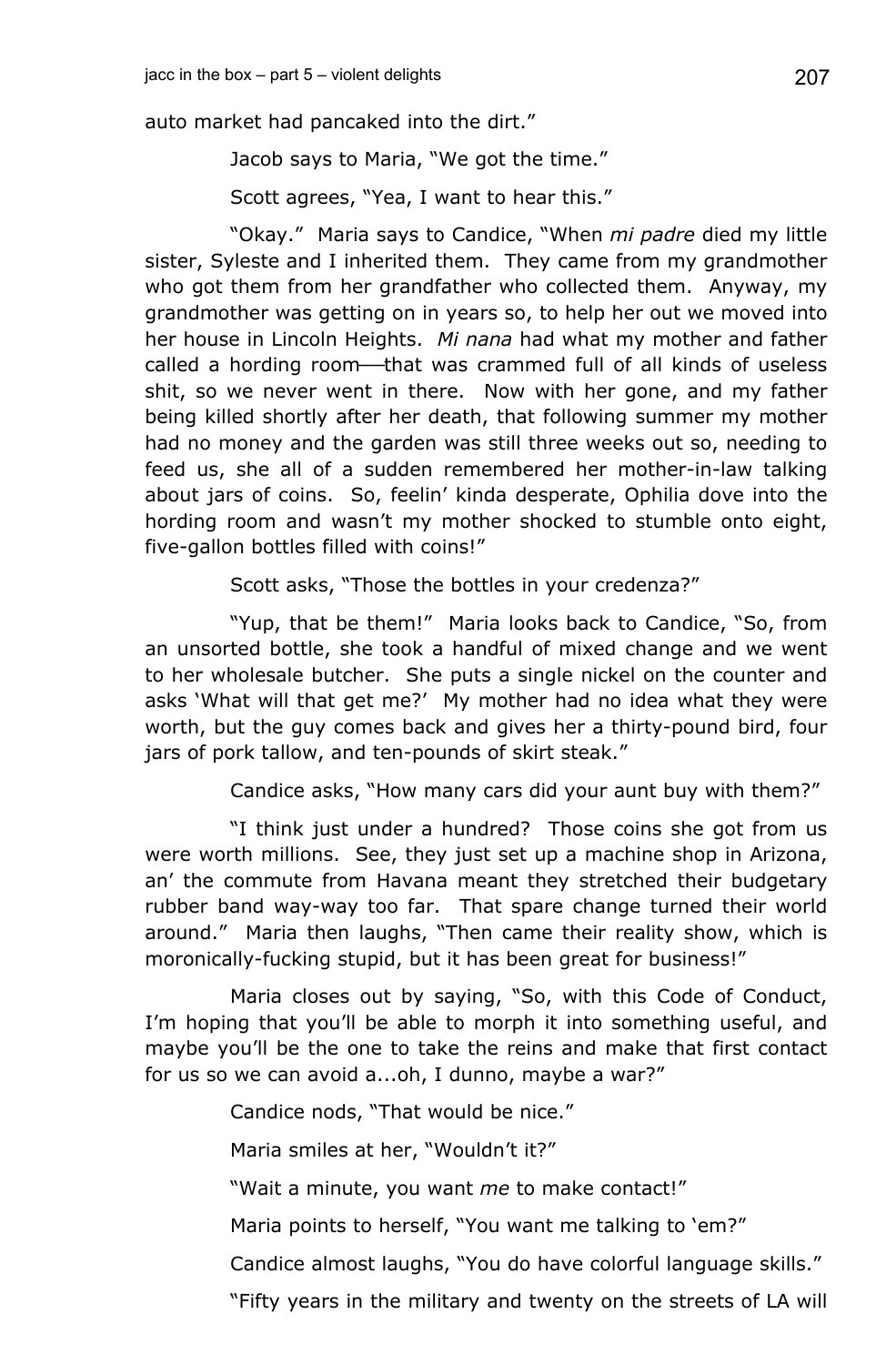do that to ya but, you know what they say about people who curse a lot? It's said that they are the most honest of people."

Candice laughs, "So, when do you lie?"

"Every time I open my mouth!"

01000010-01010100-01000110-01001111

"Let me slam these down before we talk. I need to eat."

Having finished building a new plate, Maria drops into her seat at the conference room table and digs in while Jacob, Scott and Peter each make another taco for themselves, and by the time they sit down Maria is picking up her last taco while saying, "Guys, we need to step up the transfer of the Forty-Sevens. I'm in a jam."

Scott leans in to take a bite, "Yea, we figured as much."

"I wish Beth was here for this." Maria points to them, saying, "Oh, did you hear? Her granddaughter was born this morning!"

"If her daughter is any indicator on how this one will turn out then the wrinkled little ant-larva in that pic will end up a knock out!"

"That's essentially what Beth was saying!" Maria then laughs, "Come to think of it, our Jessica was a wickedly fugly baby."

Peter adds, "And look how she turned out!"

With everyone laughing, Scott asks, "I take it the last meeting went better than expected? You were wanting Candice Nehrer, and here she was, but you sounded like you weren't ready for that."

"She was with the gang of eight, an' that was a surprise."

"You didn't know she was part of that?"

Maria just took a bite and says, "Not a clue, and two hours is not enough time to plan, so I just rolled the dice best I could!"

"Well, score! I see she took the job!"

"Everything should've turned to shit, but-"

Jacob throws out, "You got a way with people."

Scott asks, "I'm curious, why'd you give her first contact?"

"Shootin' from the hip and it just came to me out of the blue!" Maria shrugs with, "Then, when you think about it, she is the most qualified to lead that effort, and now that she's part of the bigger picture I'm expecting great things outta her."

Jacob laughs, "Best part is you don't have to do it now!"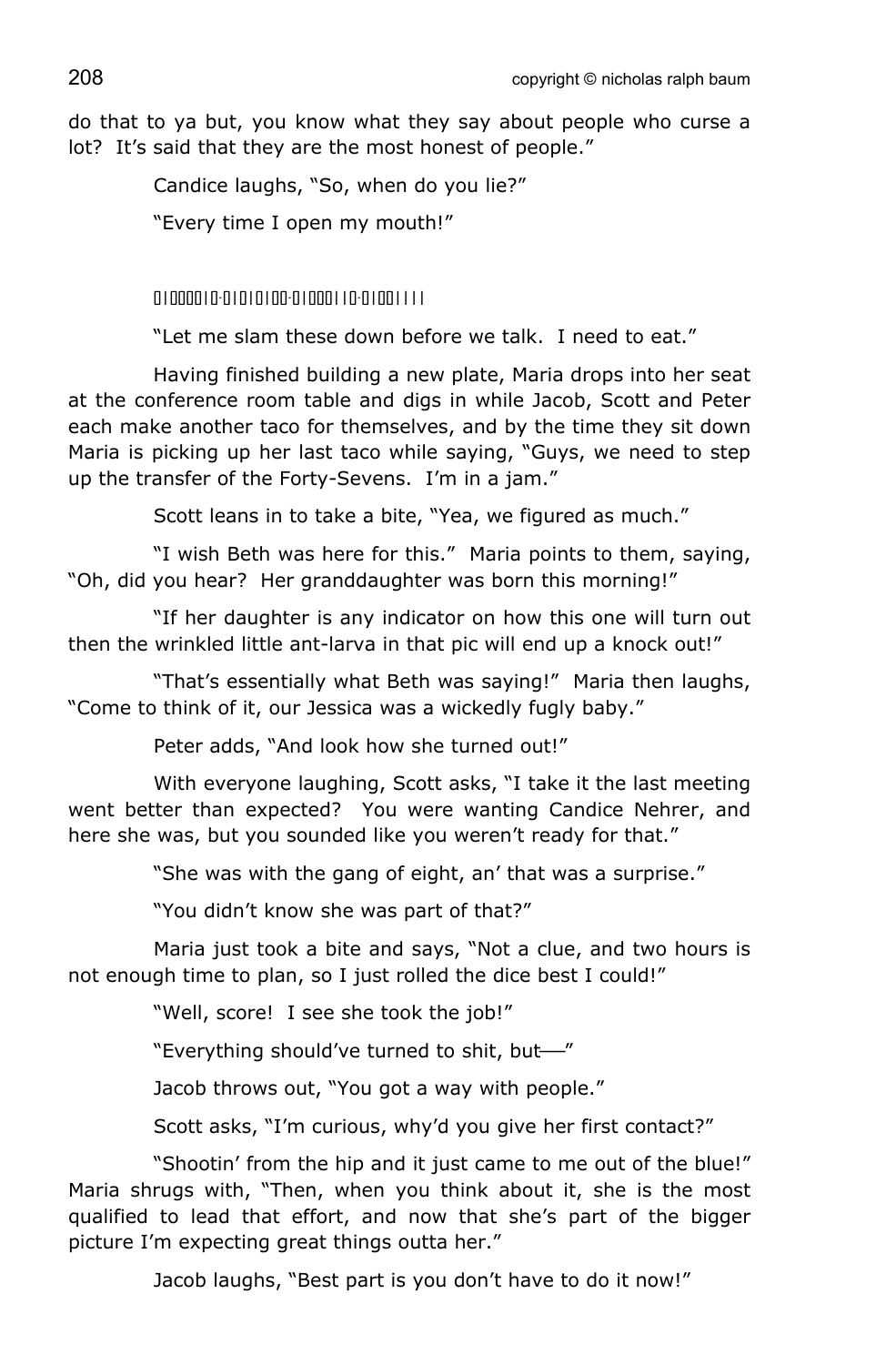"That's a no du'h!" Maria takes a bite, "Ready to talk shop?"

Scott is about to take a bite, "I hear you're against the wall with outfitting the Service Divisions so, I gotta ask, you'll also want the bisE conversions for the time being, right?"

Maria downs the bite she just took, and, "Yea, we'll take those until we can get them replaced with the bisE's we'll be building. The hang up is we're still waitin' for the tooling."

"What, you don't have the tooling?"

"For the bisE, you guys are sitting on it." Maria thumbs over at Peter and, "Pete's been working on this."

Peter opens up with, "There are several problems that are in convergence that affect production. It's not just the Forty-Sevens, but let's start with those! Of the three fighter assembly lines on each station, only the Carrie Nation and Mata Hari moved to bisE production where the Bordon, Oakley and West lines were mothballed while you were building the Mbande platforms."

Scott adds, "The HWG production lines were shut down too."

"Yea, an' all that shaved six months off of each block."

Maria laughs to herself, "And here it gets messy!

Peter nods in agreement while saying, "Currently, the lines on the Augustus stations break out into three lines for the Seventy-Fours, and two for the Cerberus, while keeping one Forty-Seven line to build the bisE-b's which...is now being expanded to also produce the E-a as well as the latest and greatest block of the bisE."

Scott goes, "We're focusing on the bisE for the Weasels."

"Yea, that is the priority! Now, as for the Titus Stations, all of their production lines went straight to Seventy-Four and Cerberus assembly after completing the block-two Trung's."

Scott realizes, "That's right, their lines never did get the bisE."

"All that tooling went straight into storage and, since you transferred the Titus stations to the CXi, their assembly lines for the Seventy-Fours have been shut down, but two of the Cerberus lines are in the process of being retooled for the CivX Interceptor."

Scott rears back, "I thought that was exclusively Palmdale?"

"Was, being the operative word."

"What happened there?"

"Recently their output is trickling out at one a day when under contract they're supposed to be doing three a day, but now we want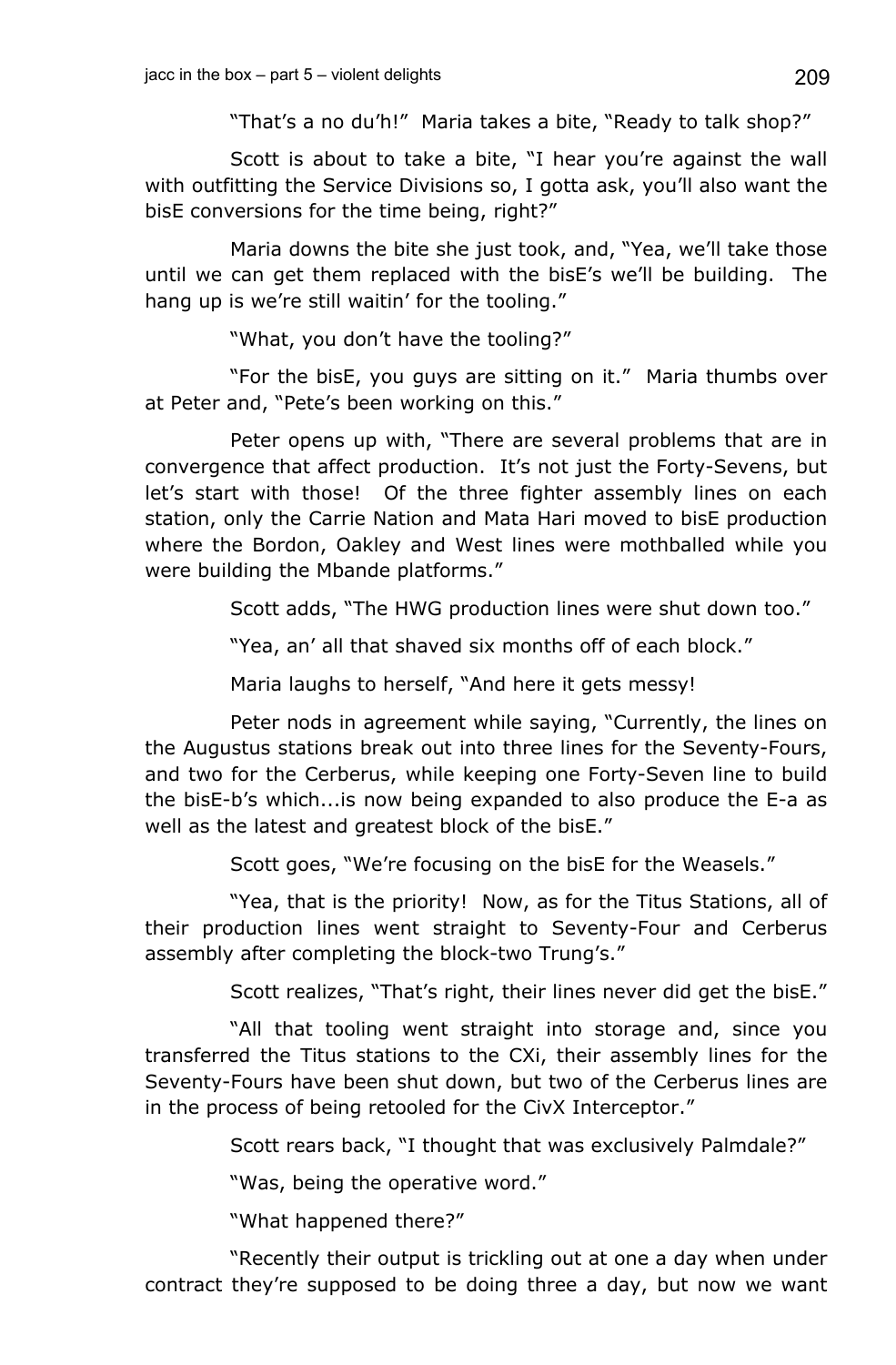them doing at least six a day!"

"So, what's their hang-up?"

"This run is closing out and the run for the next twenty-four Trung's has not been signed off yet, and they wanna keep that line open so they're claiming supply chain holdups."

Scott rolls his eyes, "We own the supply chain."

"They don't know that!" Maria laughs, then nudges Peter, "Tell 'im what ya did that torqued their faces when they heard!"

Peter goes on to say, "I told 'em that we we're taking over the Three-Oh-Eight-X production for the CivX fighters but, if they look the other way, they'll get the export versions of the Three-Eighty and the Eight-X that all the SD members were scrambling to budget for, so it was okay with us if they bowed out of the Service Militia contract."

Scott snarks, "Gives 'em time to fix their supply chain issues."

"Yea, they can't suddenly claim that their supply chain has been magically fixed. They lose the Service Militia but they'll get the exclusive rights with the export Eight-X and Three-Eighty."

"You're not giving them the Three-Eighty cockpit?"

"They'd charge an arm and a leg for the install, but it's simply a plug and play with five minutes of testing. They'll be okay if we do it because they can ask a whole lot more for the Cerberus."

"They've both got the same fuselage."

"The loadouts and configs are way different and, for now, both ships are NERF'd compared to what we're flying."

Maria throws out, "Now, here's the best part!"

"You're not gonna like this one." Peter nods, then reveals, "The Titus stations will be doing two Eight-X lines in quarter output for now, and keep a Three-Eighty export line open at one a week. Then when we get the tooling we'll have three lines puking out the bisE."

Scott goes, "Getting that tooling to you is now my priority."

"Cool! What you don't know is that the other three lines are being tooled for the redesigns of the F-Fifty-One Djinn and the Enfield for Security Services. This Djinn is the D-2 and, since the update to our Enfield is significantly more robust, that's now the G-Model."

Scott is almost laughing, "Is this were I lose my shit?"

Maria adds, "We're calling it the Gargoyle. In fact, Boxter was the one that came up with that handle!"

Scott protests, "The war isn't over with yet!"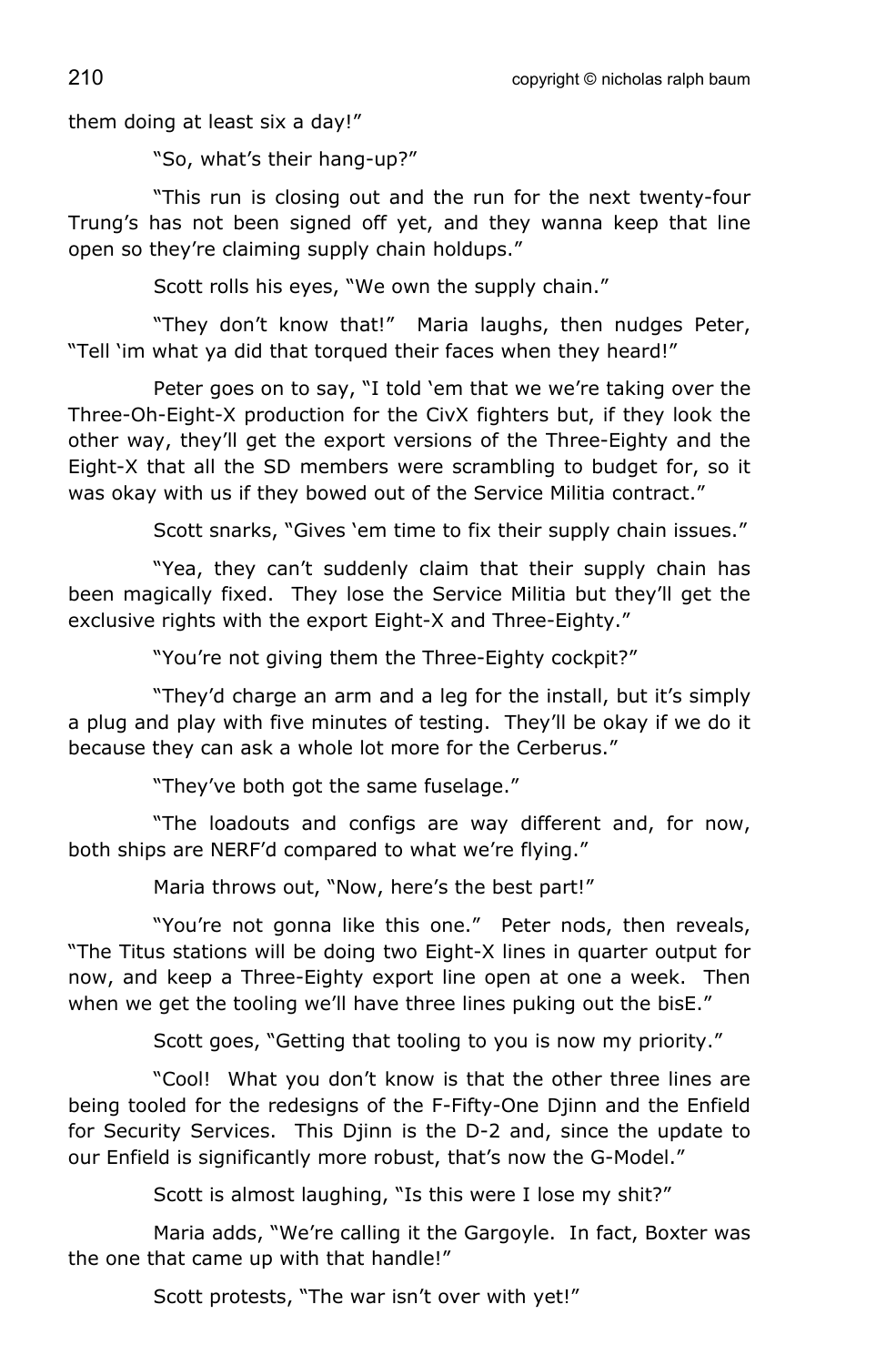"Planning ahead, dude!"

Scott looks to Jacob, "Didn't you test fly the D2?"

Jacob says, "The D2's loadout is shit, it's a PEZ dispenser, but it does carry an obscene number of hornets. That and cannons, an' that's about it! It's a pure in-your-face dogfighter."

"I thought you said it was amazing?"

"To fly, yea, but this Djinn is a one trick pony! Not quite on par with the Seventy-Four, it can't skid for shit, but now the thing is competitive enough for me to wanna keep 'em at arms distance."

Maria asks Scott, "Can you take the numbers hit?"

Scott looks to Jacob, who says, "We'll be at three-hundred and sixty Thunderbirds per platform so, yea, with our low loss ratios and only two major engagements to go, we can take the hit."

"Maui on the first, but Pee-Towel is when?"

"Forty-Four Tau is probably at the end of February or maybe sometime in March? It all depends on how bad General Giáp and his crew puts-the-fuck to Scorch."

Maria looks to Scott while nodding towards Jacob, asking, "Can we pull him out of the fight?"

Jacob protests, "Not at this juncture."

Scott goes, "It'll be bad for morale if we did."

Maria says, "He's done enough for God and country!"

Scott reverts to his Jamacan/African accent when he says, "Our one an' only Obia Mon stays on task fo da duration, a'right."

She pleads, "Come on, give me something!"

"How 'bout this..." Scott turns to Jacob and, "Orders are for you to manage the fight, but stay out of it." He turns back to Maria, "That work for you?"

"You can do better!"

"Okay, I'll guarantee this, he's out of all the small actions that are coming up, and there is a shit-ton of 'em, but he's on for both Maui and Rho Tau. I ain't pullin' him out of those engagements."

"Give me something!"

Scott glances at Jacob and turns back to Maria, "The Alter suggested that I have a ghost droid shadow him on Maui so...I'll have a ghost droid shadow him on Maui!"

Jacob rolls his eyes, "Under protest."